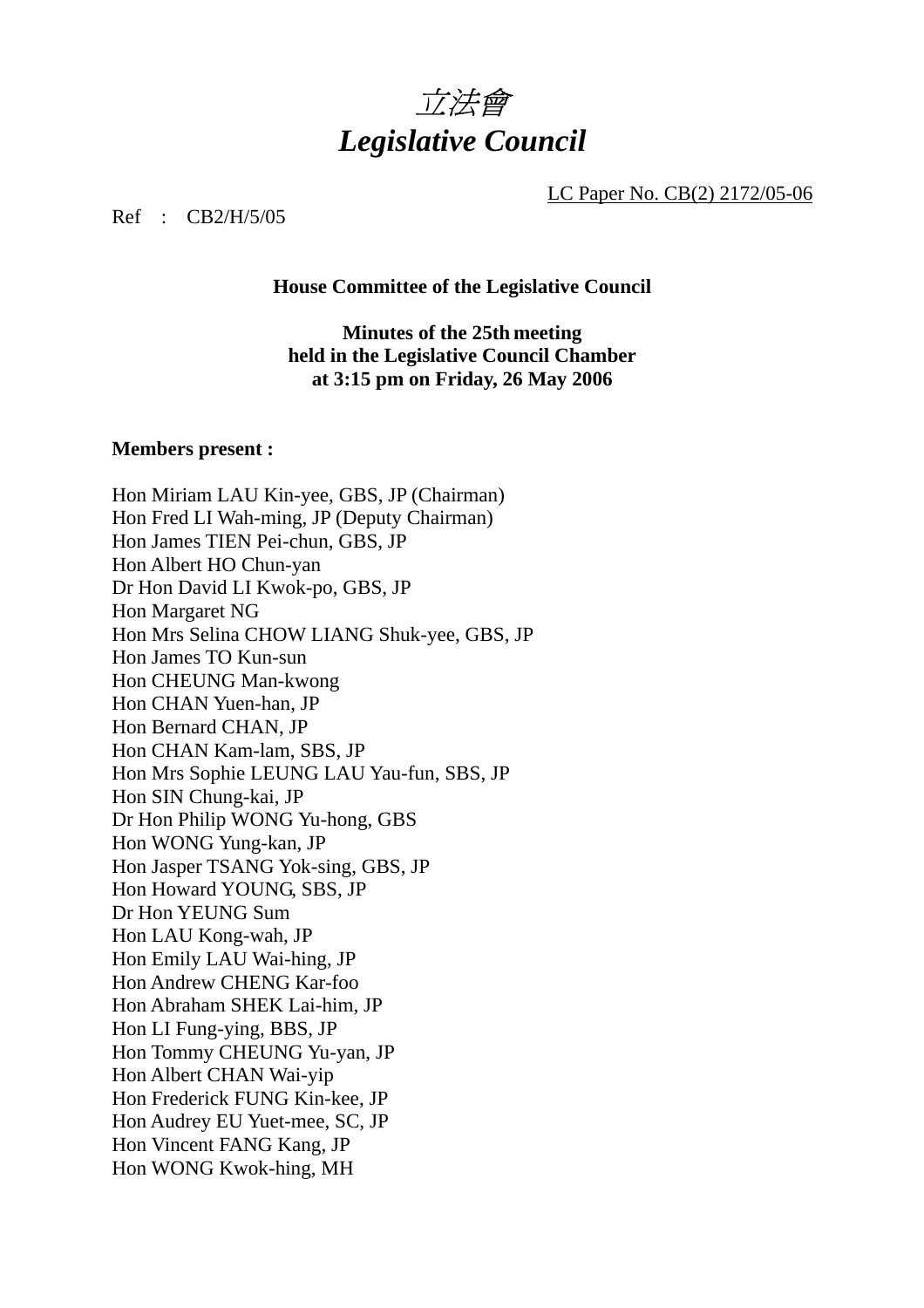Hon LI Kwok-ying, MH Dr Hon Joseph LEE Kok-long Hon Daniel LAM Wai-keung, BBS, JP Hon Jeffrey LAM Kin-fung, SBS, JP Hon Andrew LEUNG Kwan-yuen, SBS, JP Hon Alan LEONG Kah-kit, SC Hon LEUNG Kwok-hung Dr Hon Fernando CHEUNG Chiu-hung Hon WONG Ting-kwong, BBS Hon Ronny TONG Ka-wah, SC Hon Patrick LAU Sau-shing, SBS, JP Hon Albert Jinghan CHENG Hon KWONG Chi-kin Hon TAM Heung-man

### **Members absent :**

Ir Dr Hon Raymond HO Chung-tai, S.B.St.J., JP Hon LEE Cheuk-yan Hon Martin LEE Chu-ming, SC, JP Dr Hon LUI Ming-wah, SBS, JP Hon LEUNG Yiu-chung Hon LAU Chin-shek, JP Hon LAU Wong-fat, GBM, GBS, JP Hon CHOY So-yuk, JP Hon Timothy FOK Tsun-ting, GBS, JP Hon TAM Yiu-chung, GBS, JP Hon LEE Wing-tat Hon MA Lik, GBS, JP Dr Hon KWOK Ka-ki Hon CHEUNG Hok-ming, SBS, JP Hon CHIM Pui-chung

#### **Clerk in attendance :**

Mrs Justina LAM Clerk to the House Committee

### **Staff in attendance :**

Mr Ricky C C FUNG, JP Secretary General Mr Arthur CHEUNG Acting Legal Adviser

Ms Pauline NG Assistant Secretary General 1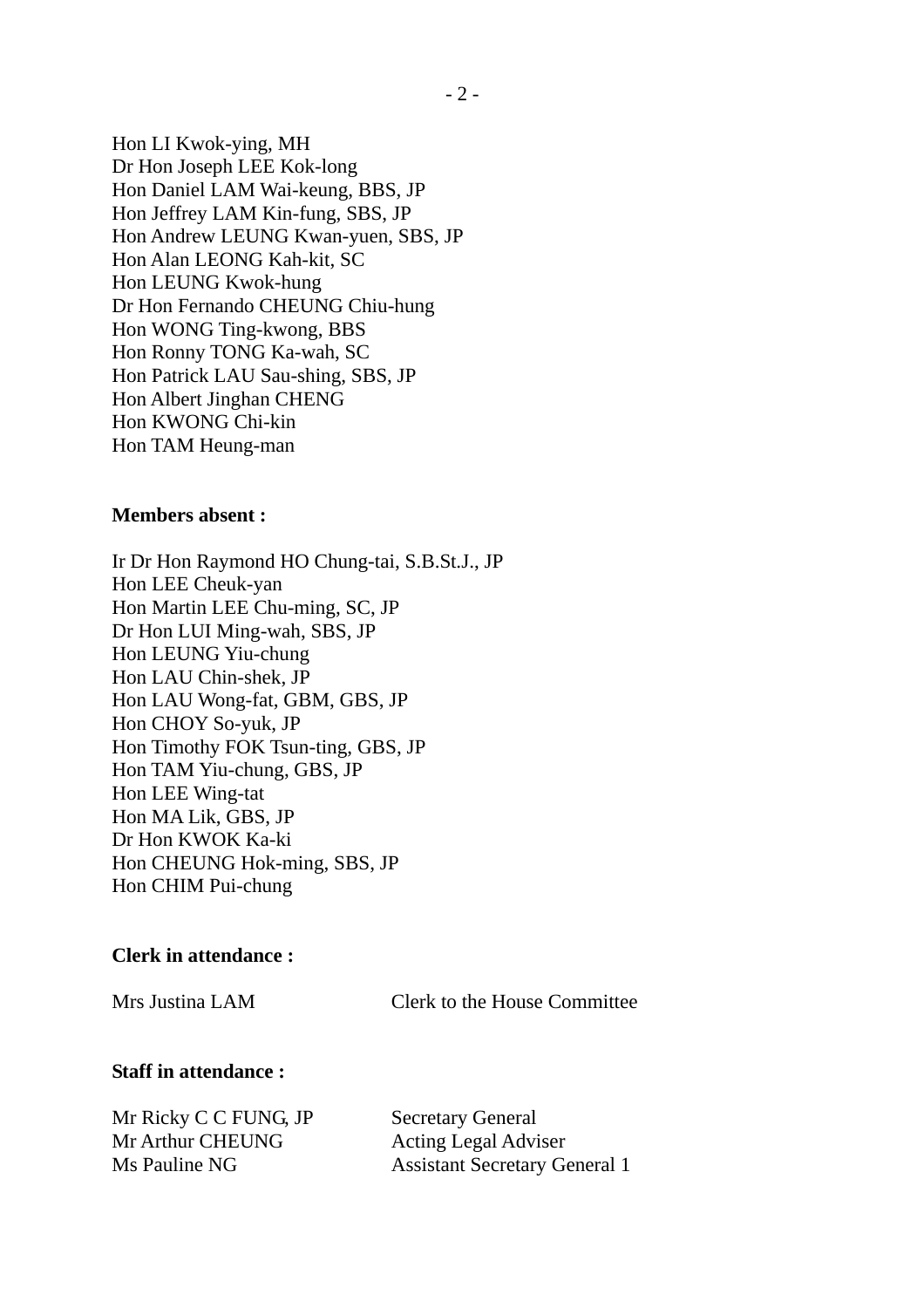| Mr Ray CHAN             | <b>Assistant Secretary General 3</b>     |
|-------------------------|------------------------------------------|
| Mr LEE Yu-sung          | Senior Assistant Legal Adviser 1         |
| Mrs Vivian KAM          | Principal Council Secretary (Complaints) |
| Miss Kathleen LAU       | <b>Chief Public Information Officer</b>  |
| Miss Odelia LEUNG       | Chief Council Secretary (2)6             |
| Mrs Betty LEUNG         | Chief Council Secretary (3)1             |
| Miss Anita HO           | <b>Assistant Legal Adviser 2</b>         |
| Ms Connie FUNG          | <b>Assistant Legal Adviser 3</b>         |
| Mr KAU Kin-wah          | Assistant Legal Adviser 6                |
| Miss Monna LAI          | <b>Assistant Legal Adviser 7</b>         |
| Ms Amy YU               | Senior Council Secretary (2)3            |
| <b>Miss Lolita SHEK</b> | Senior Council Secretary (2)7            |

### Action

**I. Confirmation of the minutes of the 24th meeting held on 19 May 2006**  *(LC Paper No. CB(2) 2109/05-06)* 

The minutes were confirmed.

### **II. Matters arising**

## **Report by the Chairman on her meeting with the Chief Secretary for Administration**

2. The Chairman said that there was nothing special to report.

### **III. Business arising from previous Council meetings**

**(a) Legal Service Division report on bills referred to the House Committee in accordance with Rule 54(4)** 

**Hazardous Chemicals Control Bill**  *(LC Paper No. LS 68/05-06)* 

3. The Chairman said that the purpose of the Bill was to regulate the manufacture, import, export and use of non-pesticide hazardous chemicals. The Panel on Environmental Affairs had been consulted on the legislative proposals at its meeting on 27 February 2006. While members generally raised no objection to the proposed regulatory regime, they were concerned about its impact on importers/exporters.

4. Acting Legal Adviser said that according to the survey conducted by the Administration, there had not been any current trading and/or domestic use of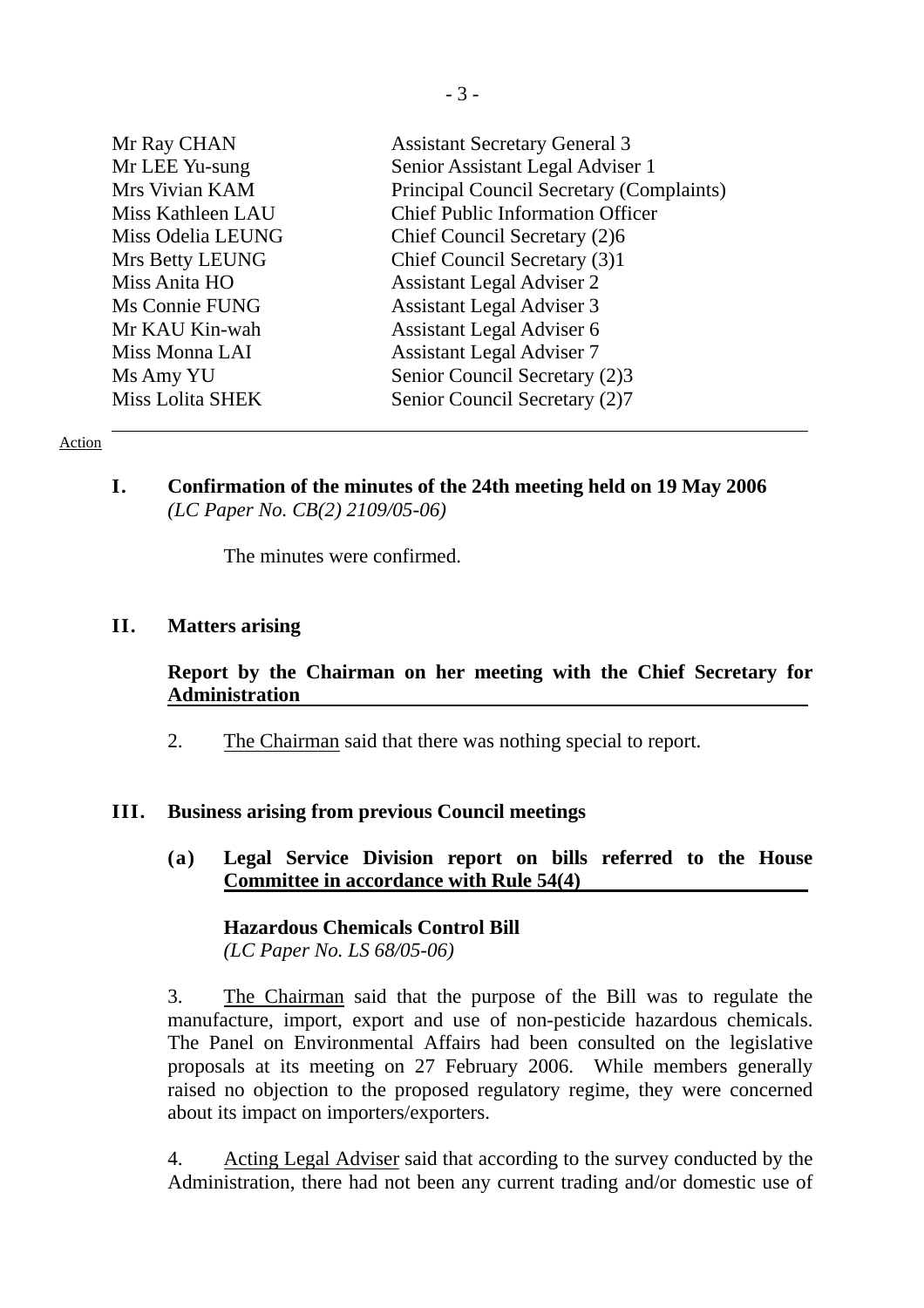chemicals covered by the Stockholm Convention on Persistent Organic Pollutants in Hong Kong.

5. In response to Mr SIN Chung-kai's enquiry, Acting Legal Adviser said that the Legal Service Division was still scrutinising the legal and drafting aspects of the Bill. Members might wish to form a Bills Committee to study the Bill which would introduce a new piece of legislation.

6. Mr SIN Chung-kai said that a Bills Committee should be formed to study the Bill.

7. The Chairman proposed that a Bills Committee be formed to study the Bill in detail. Members agreed. The following Members agreed to join: Mr SIN Chung-kai and Ms Audrey EU.

8. The Chairman said that as there were vacant slots, the Bills Committee could commence work immediately.

## **(b) Legal Service Division report on subsidiary legislation gazetted on 19 May 2006 and tabled in Council on 24 May 2006**  *(LC Paper No. LS 72/05-06)*

9. The Chairman said that there were 17 items of subsidiary legislation, including two Commencement Notices, gazetted on 19 May 2006 and tabled in Council on 24 May 2006.

10. The Chairman explained that the Security and Guarding Services (Fees) (Amendment) Regulation 2006 amended the Security and Guarding Services (Fees) Regulation (Cap. 460 sub. leg. A) by increasing the prescribed fees for issue and renewal of security personnel permits from \$110 to \$120, and decreasing various fees in respect of security company licences.

11. Ms LI Fung-ying said that a subcommittee should be formed to study the Amendment Regulation.

12. The Chairman proposed that a subcommittee be formed to study the Amendment Regulation in detail. Members agreed. The following Members agreed to join: Mr James TO (as advised by Mr SIN Chung-kai), Ms CHAN Yuen-han, Ms LI Fung-ying, Mr WONG Kwok-hing and Mr KWONG Chi-kin.

13. The Chairman said that the following two Orders had been made under the Protection of Endangered Species of Animals and Plants Ordinance –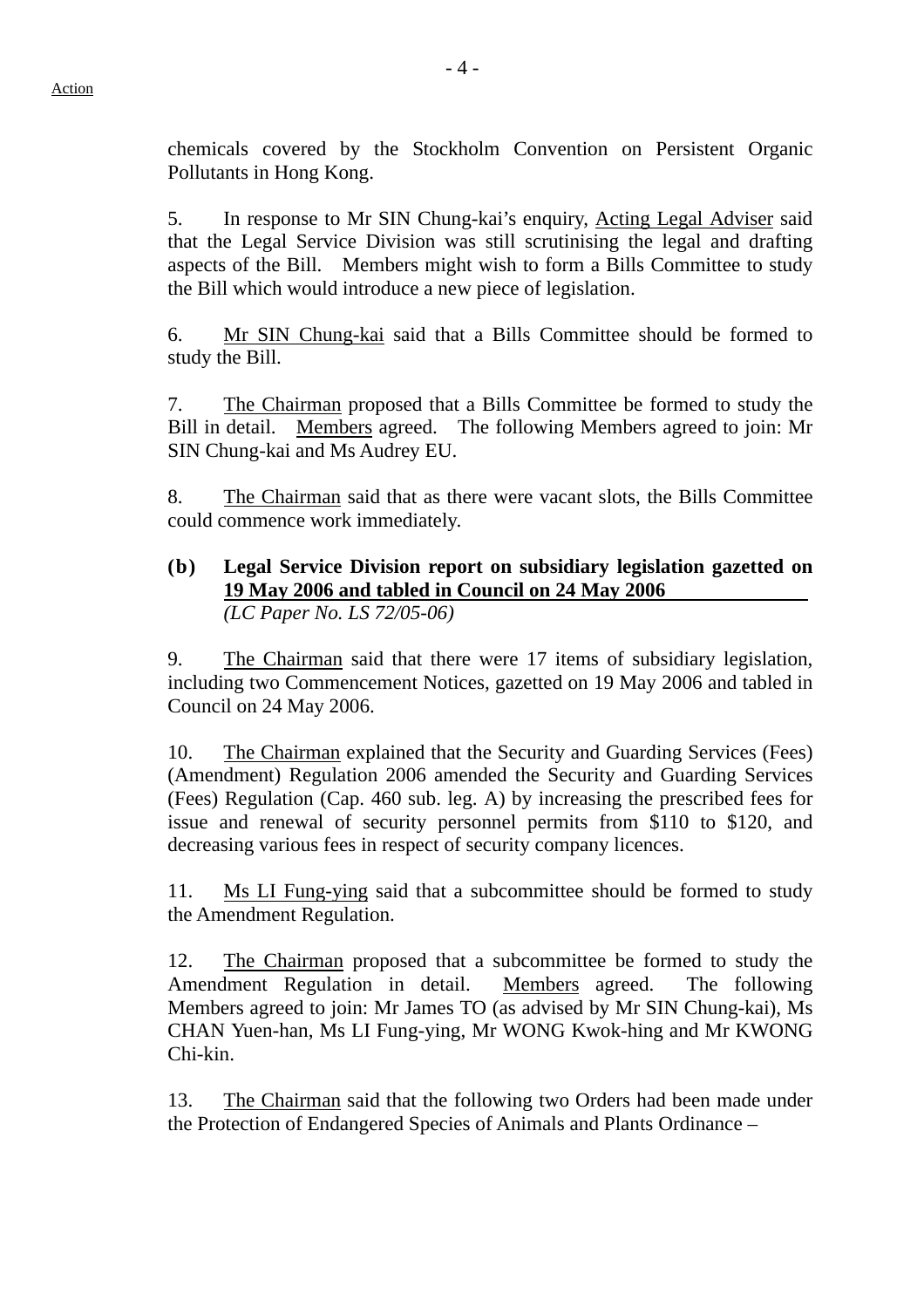- (a) Protection of Endangered Species of Animals and Plants (Exemption for Appendix I Species) Order; and
- (b) Protection of Endangered Species of Animals and Plants (Exemption for Appendices II and III Species) Order.

14. Mr SIN Chung-kai said that a subcommittee should be formed to study the two Orders.

15. The Chairman proposed that a subcommittee be formed to study the two Orders. Members agreed. The following Members agreed to join: Mr SIN Chung-kai and Ms Audrey EU.

16. The Chairman said that the following four items of subsidiary legislation had been made under the Deposit Protection Scheme Ordinance (Cap. 581) –

- (a) Deposit Protection Scheme Ordinance (Amendment of Schedules 1 and 4) Notice 2006;
- (b) Deposit Protection Scheme (Representation on Scheme Membership and Protection of Financial Products under Scheme) Rules;
- (c) Deposit Protection Scheme (Payment of Contributions, Late Payment Fees and Rebates) Rules; and
- (d) Deposit Protection Scheme Ordinance (Commencement) Notice 2006.

17. The Chairman added that the Panel on Financial Affairs had been briefed on the proposed amendments.

18. Mr SIN Chung-kai said that a subcommittee should be formed to study the four items of subsidiary legislation.

19. The Chairman proposed that a subcommittee be formed to study the four items of subsidiary legislation. Members agreed. The following Members agreed to join: Mr David LI, Mr CHAN Kam-lam, Mr SIN Chung-kai, and Mr Ronny TONG.

20. The Chairman said that the following three items of subsidiary legislation made under the Electoral Affairs Commission Ordinance (Cap. 541) were related to the Election Committee –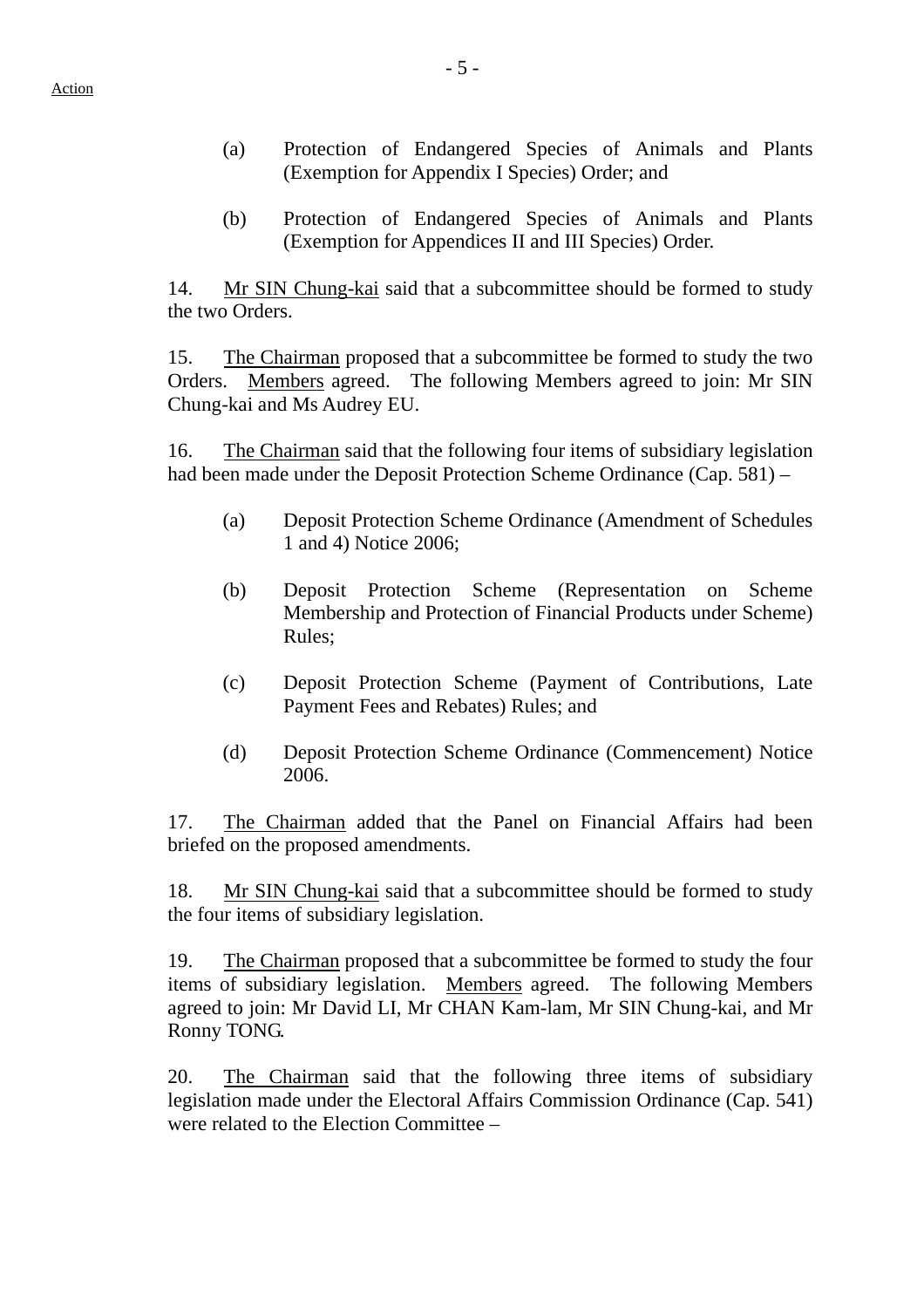- (a) Electoral Affairs Commission (Registration) (Electors for Legislative Council Functional Constituencies) (Voters for Election Committee Subsectors) (Members of Election Committee) (Amendment) Regulation 2006;
- (b) Electoral Affairs Commission (Nominations Advisory Committees (Election Committee)) (Amendment) Regulation 2006; and
- (c) Electoral Affairs Commission (Electoral Procedure) (Election Committee) (Amendment) Regulation 2006.

21. Dr YEUNG Sum said that a subcommittee should be formed to study the three items of subsidiary legislation.

22. The Chairman proposed that a subcommittee be formed to study the three items of subsidiary legislation. Members agreed. The following Members agreed to join: Mr James TIEN, Mr Howard YOUNG, Mr LEE Wing-tat (as advised by Dr YEUNG Sum) and Mr Ronny TONG.

23. Regarding the Factories and Industrial Undertakings (Loadshifting Machinery) Regulation (Commencement) Notice 2006, the Chairman said that the Commissioner for Labour had appointed 1 September 2006 as the day on which paragraphs (f) to (j) in Part II of the Schedule to the Factories and Industrial Undertakings (Loadshifting Machinery) Regulation would come into operation. The Chairman added that the Regulation set out the training and certification requirements for operators of specified loadshifting machines.

24. Ms LI Fung-ying said that a subcommittee should be formed to study the Commencement Notice.

25. The Chairman proposed that a subcommittee be formed to study the Commencement Notice in detail. Members agreed. The following Members agreed to join: Ms LI Fung-ying and Mr WONG Kwok-hing.

26. Members did not raise any queries on the other six items of subsidiary legislation.

## **IV. Further reports by the Legal Service Division on outstanding bills/subsidiary legislation**

**(a) Freight Containers (Safety) (Amendment) Bill 2006** *(LC Paper No. LS 74/05-06)*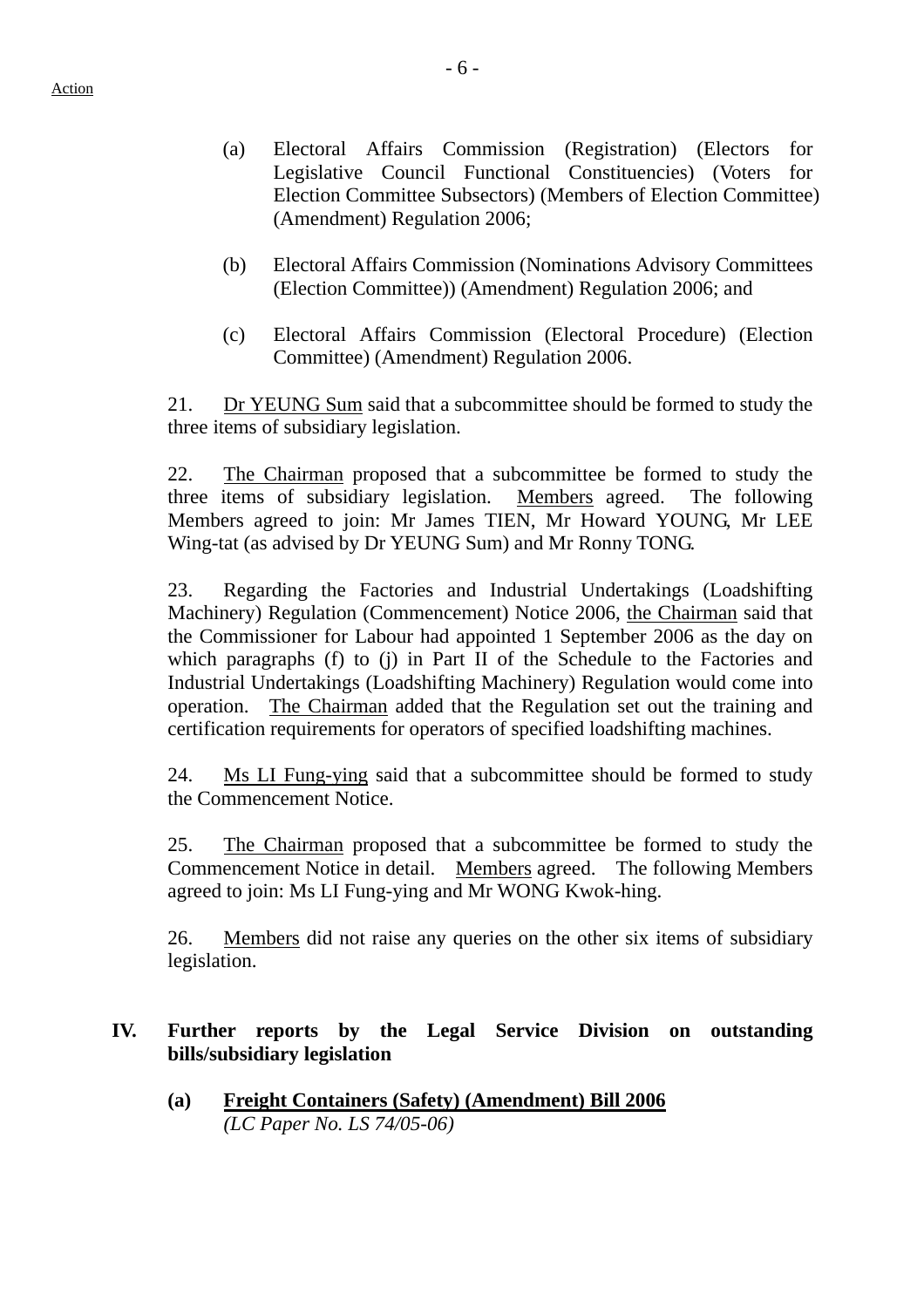*[Previous papers: LC Paper No. LS 55/05-06 issued vide LC Paper No. CB(2) 1857/05-06 dated 27 April 2006; and paragraphs 6 to 8 of the minutes of the 22nd House Committee meeting on 28 April 2006 (LC Paper No. CB(2) 1939/05-06 issued vide LC Paper No. CB(2) 1964/05-06 dated 10 May 2006)]* 

27. The Chairman said that at the House Committee meeting on 28 April 2006, Members had deferred a decision on the Bill pending a further report on the Administration's reply to certain technical issues raised by the Legal Service Division. The Administration had given its reply and agreed to move Committee Stage amendments to the Bill to improve the drafting of the Bill.

28. Members did not raise objection to the resumption of the Second Reading debate on the Bill.

## **(b) Import and Export (Strategic Commodities) Regulations (Amendment of Schedule 1) Order 2006**

*(LC Paper No. LS 77/05-06) [Previous papers: Paragraphs 14 to 18 of LC Paper No. LS 64/05-06 issued vide LC Paper No. CB(2) 1983/05-06 dated 11 May 2006; and paragraphs 5 to 8 of the minutes of the 23rd House Committee meeting on 12 May 2006 (LC Paper No. CB(2) 2029/05-06 issued vide LC Paper No. CB(2) 2044/05-06 dated 17 May 2006)]* 

29. The Chairman said that at the House Committee meeting on 12 May 2006, Members noted that the Legal Service Division was seeking clarification from the Administration on a number of technical and drafting points of the Order. The Chairman further said that in its letter dated 25 May 2006 (tabled at the meeting), the Administration had agreed to make an Amendment Order to rectify some translation errors.

30. Acting Legal Adviser explained that the amendments mainly concerned the names of chemical compounds in the Chinese version of the Order.

31. Members did not raise any queries on the Order.

32. The Chairman reminded Members that the deadline for amending this item of subsidiary legislation was 7 June 2006, or 28 June 2006 if extended by resolution.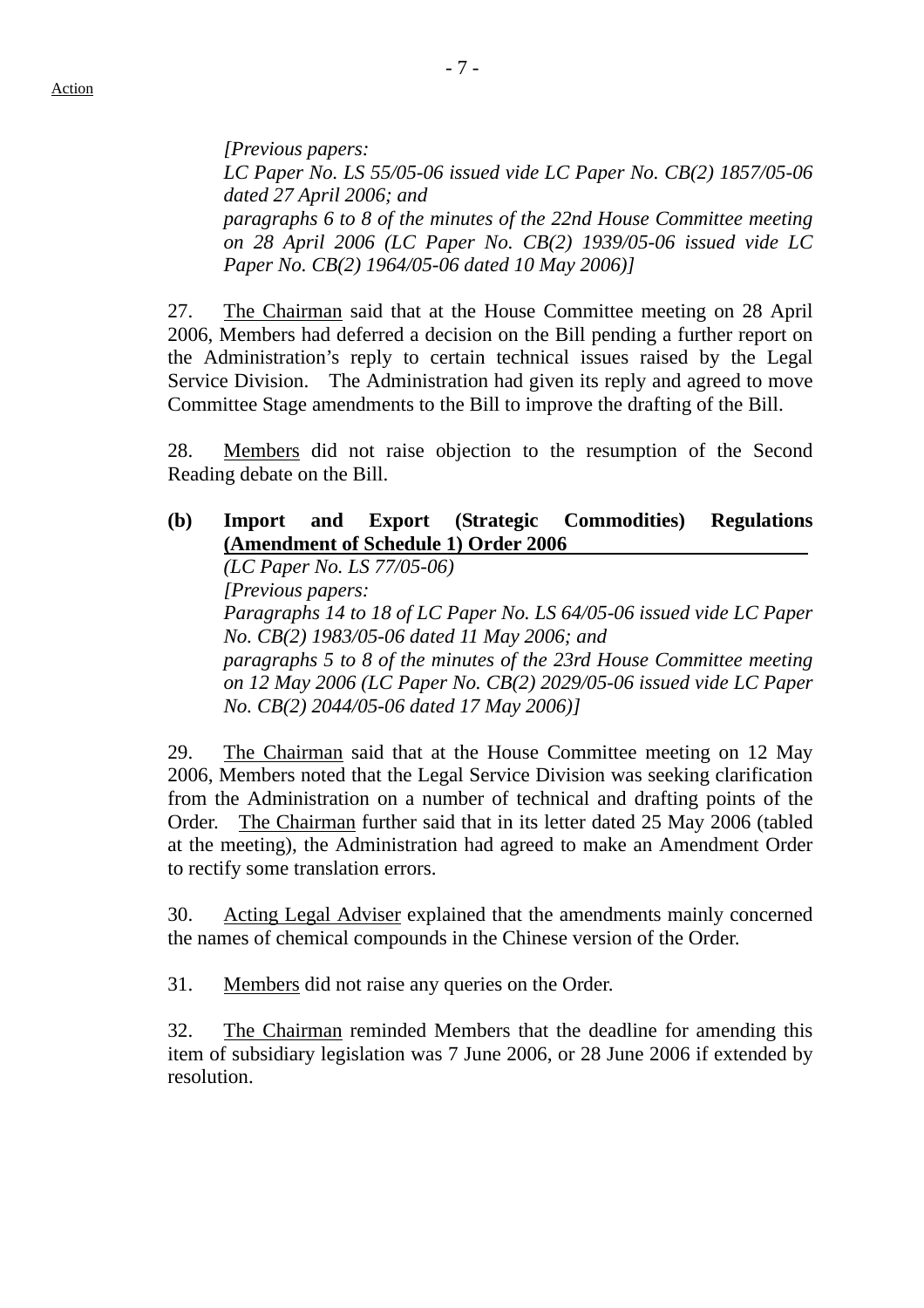#### Action

# **V. Business for the Council meeting on 7 June 2006**

**(a) Questions** *(LC Paper No. CB(3) 576/05-06)* 

33. The Chairman said that 20 questions (six oral and 14 written) had been scheduled for the meeting.

# **(b) Bills - First Reading and moving of Second Reading**

34. The Chairman said that no notice had been received yet.

# **(c) Government motion**

## **Proposed resolution to be moved by the Secretary for Constitutional Affairs under the District Council Ordinance**

*(Wording of the proposed resolution issued vide LC Paper No. CB(3) 567/05-06 dated 18 May 2006.) (LC Paper No. LS 71/05-06)*

35. The Chairman said that the proposed resolution sought the Legislative Council's approval of the District Council Ordinance (Amendment of Schedule 3) Order 2006 made under section 8 of the District Council Ordinance to increase the number of elected members of the Islands District Council and the Sai Kung District Council, from eight to 10 and from 20 to 23 respectively.

36. The Chairman said that the Panel on Constitutional Affairs had been consulted on the proposal at its meeting on 20 February 2006. While members expressed support for the proposal, they had sought clarification on the justifications for providing additional seats on the two District Councils but not the remaining 16 District Councils.

37. Members did not raise objection to the Secretary for Constitutional Affairs moving the proposed resolution at the Council meeting on 7 June 2006.

# **(d) Members' motions**

**(i) Motion on "Maintaining Hong Kong's role as the leader of economic development in the region"**  *(Wording of the motion issued vide LC Paper No. CB(3) 583/05-06 dated 25 May 2006.)*